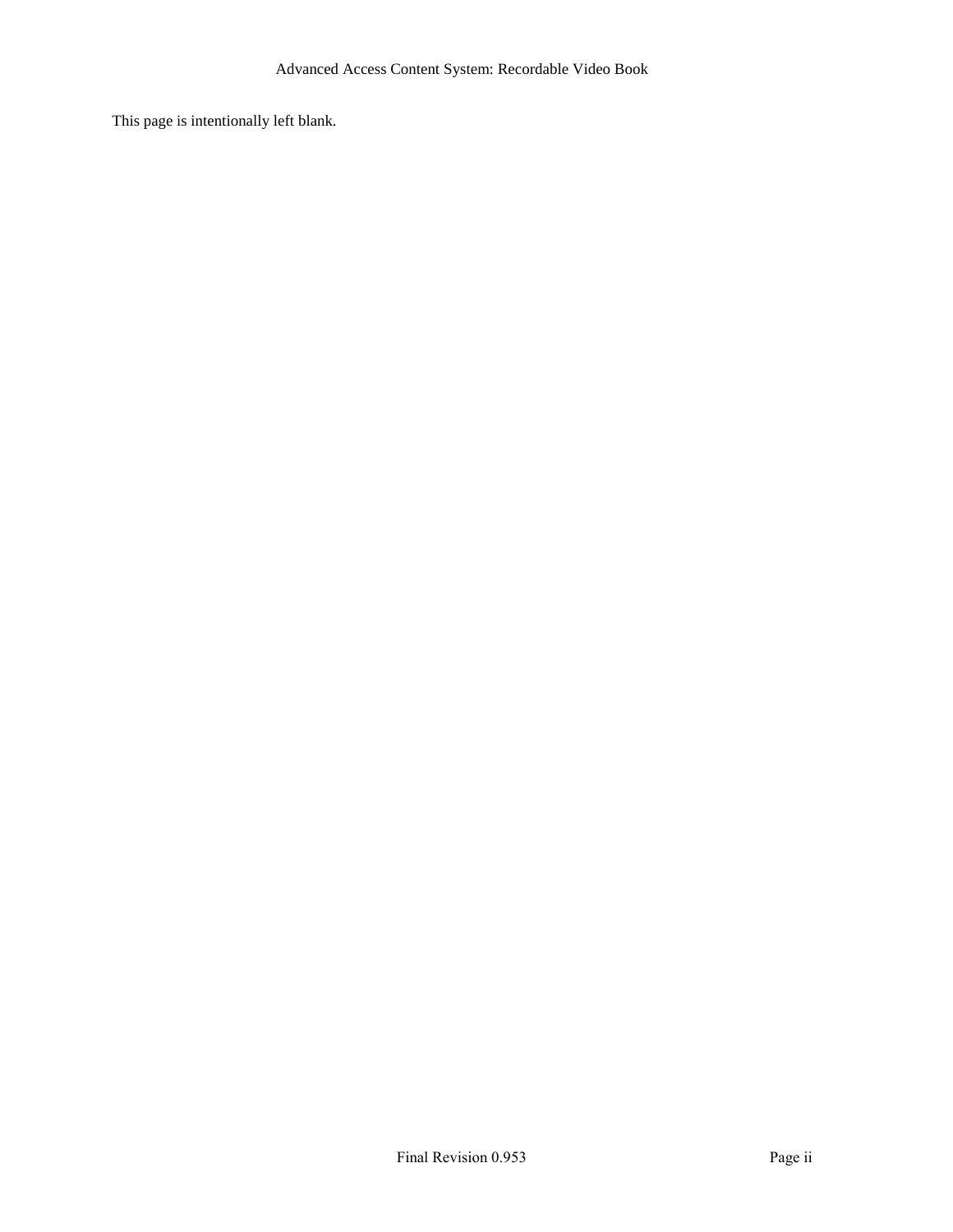## **Preface**

#### <span id="page-2-0"></span>**Notice**

THIS DOCUMENT IS PROVIDED "AS IS" WITH NO WARRANTIES WHATSOEVER, INCLUDING ANY WARRANTY OF MERCHANTABILITY, NONINFRINGEMENT, FITNESS FOR ANY PARTICULAR PURPOSE, OR ANY WARRANTY OTHERWISE ARISING OUT OF ANY PROPOSAL, SPECIFICATION OR SAMPLE. Intel Corporation, International Business Machines Corporation, Microsoft Corporation, Panasonic Corporation, Sony Corporation, Toshiba Corporation, The Walt Disney Company and Warner Bros. disclaim all liability, including liability for infringement of any proprietary rights, relating to use of information in this specification. No license, express or implied, by estoppel or otherwise, to any intellectual property rights are granted herein.

This document is subject to change under applicable license provisions.

Copyright © 2005-2012 by Intel Corporation, International Business Machines Corporation, Microsoft Corporation, Panasonic Corporation, Sony Corporation, Toshiba Corporation, The Walt Disney Company and Warner Bros. Third-party brands and names are the property of their respective owners.

### <span id="page-2-1"></span>**Intellectual Property**

Implementation of this specification requires a license from AACS LA LLC.

### <span id="page-2-2"></span>**Contact Information**

Please address inquiries, feedback, and licensing requests to AACS LA LLC:

- Licensing inquiries and requests should be addressed to  $\frac{ \text{licensing}(a)\text{aacs}a \text{.com}}{ \text{com}}$ .
- Feedback on this specification should be addressed to [comment@aacsla.com.](mailto:comment@aacsla.com)

The URL for the AACS LA LLC web site is [http://www.aacsla.com.](http://www.aacsla.com/)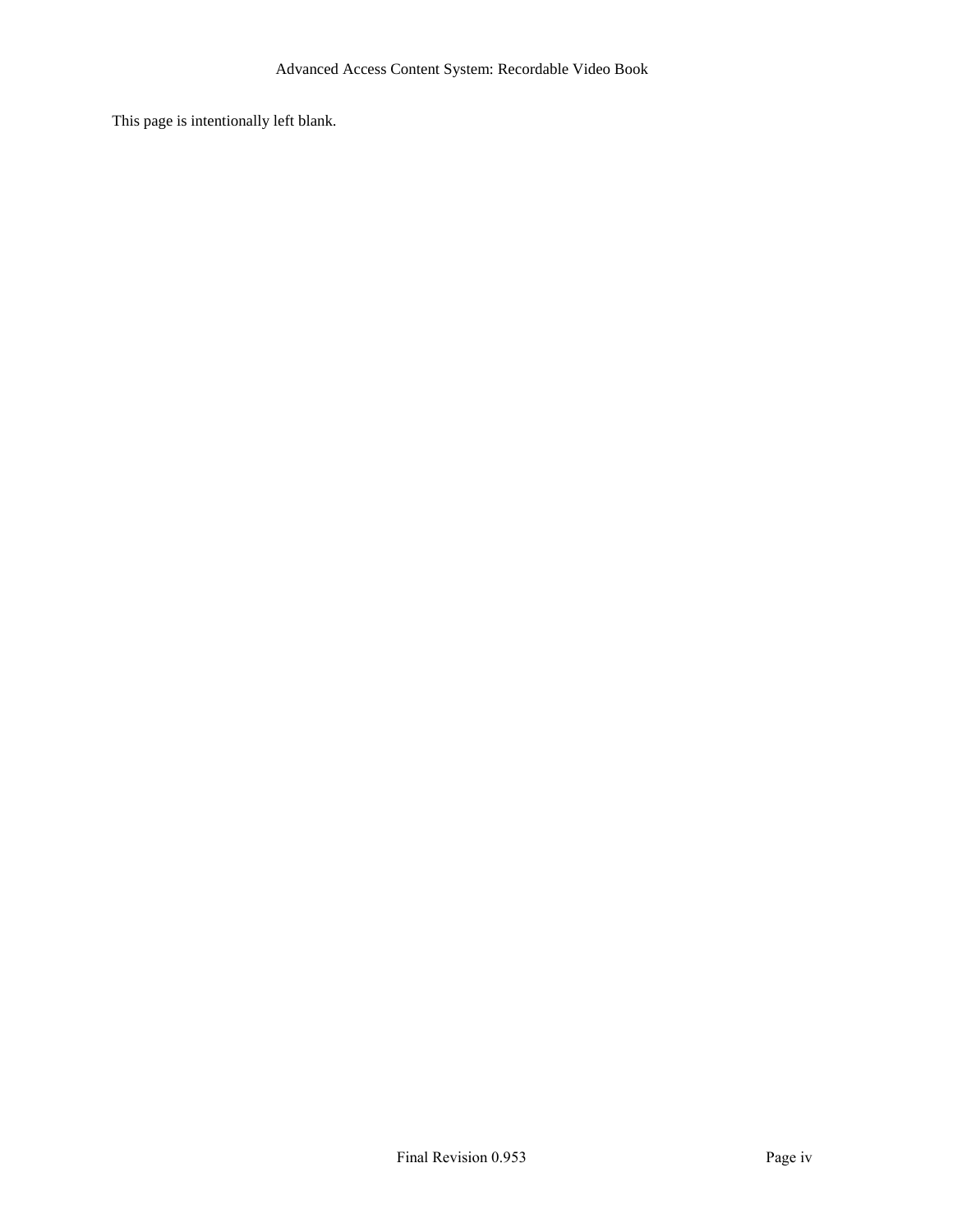## **Table of Contents**

| 1.  |  |
|-----|--|
| 1.1 |  |
| 1.2 |  |
| 1.3 |  |
| 1.4 |  |
| 1.5 |  |
| 1.6 |  |
| 1.7 |  |
| 1.8 |  |
|     |  |
| 2.  |  |
| 2.1 |  |
| 2.2 |  |
| 2.3 |  |
| 2.4 |  |
| 2.5 |  |
| 2.6 |  |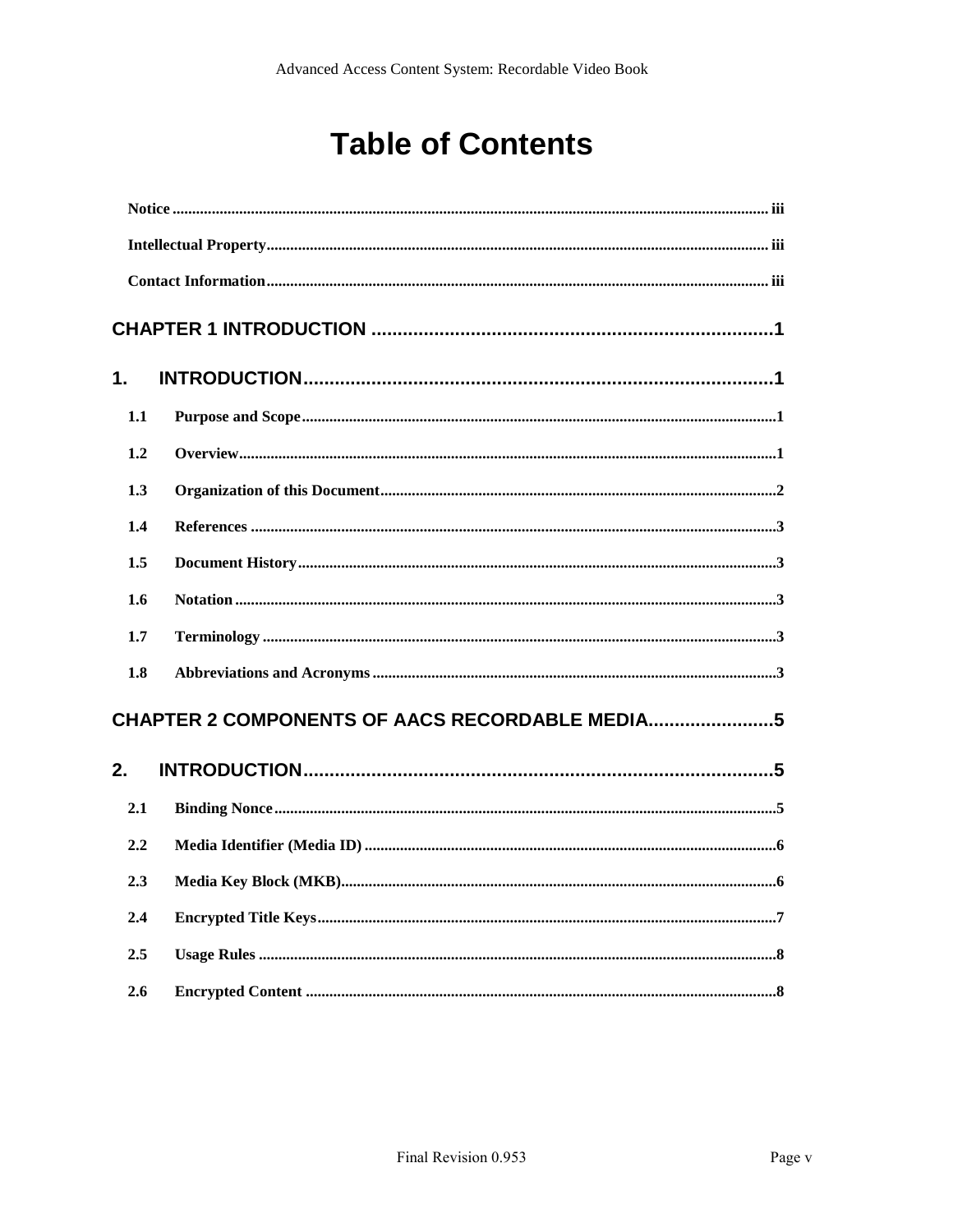## **CHAPTER 3 ENCRYPTION [AND DECRYPTION OF VIDEO CONTENT............9](#page-18-0)**

| 3.1 |  |
|-----|--|
| 3.2 |  |
| 3.3 |  |
| 3.4 |  |
| 3.5 |  |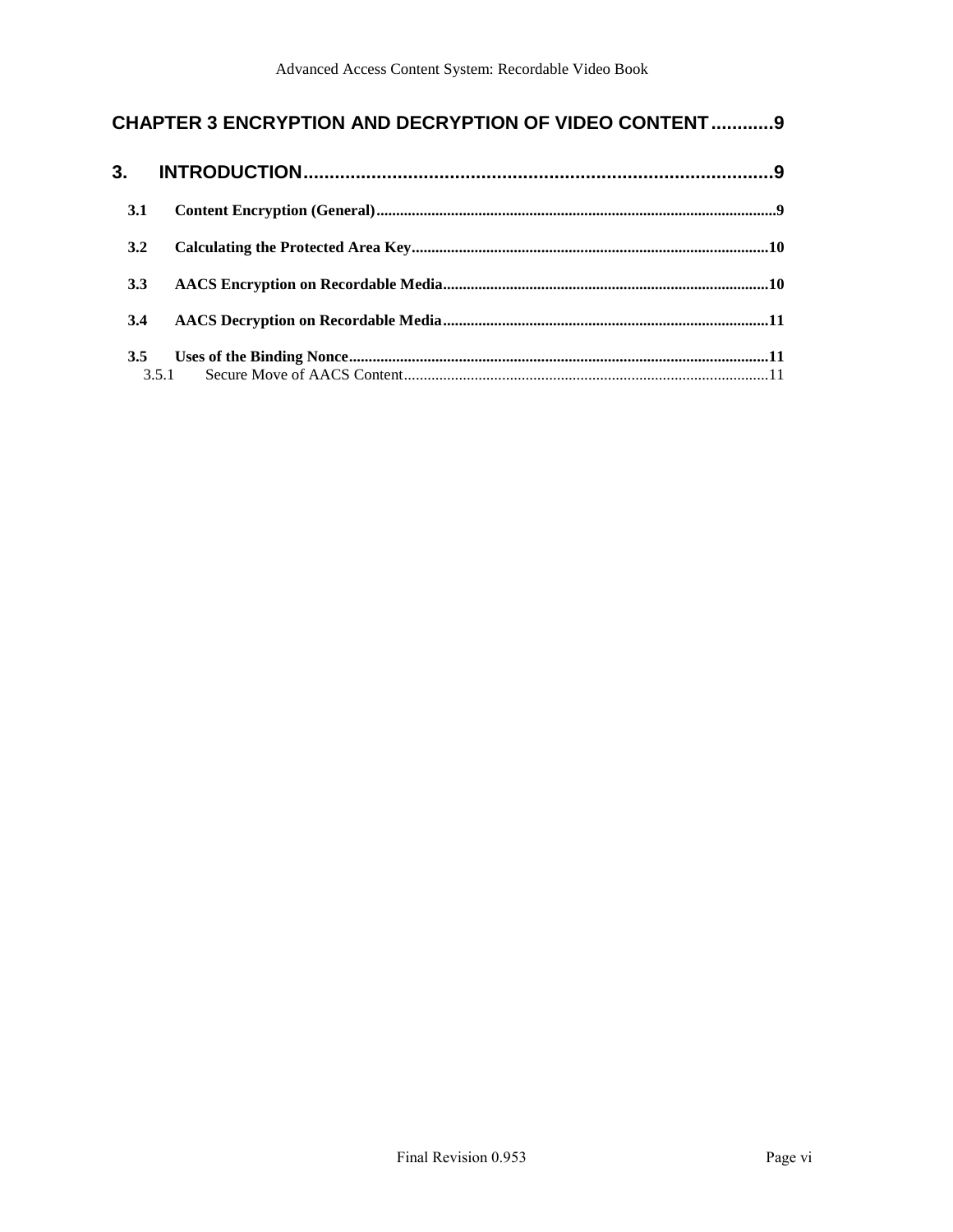# **List of Figures**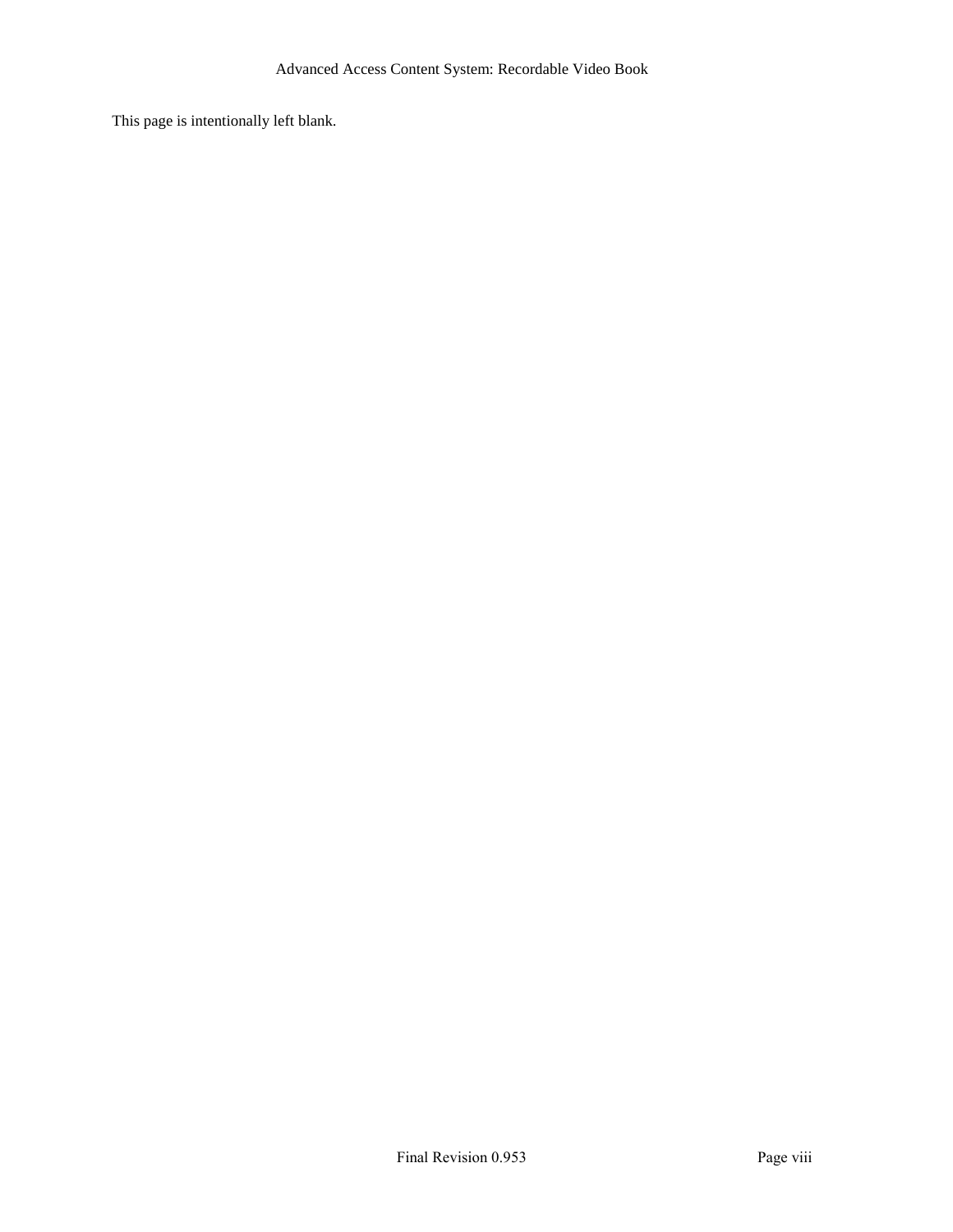## **List of Tables**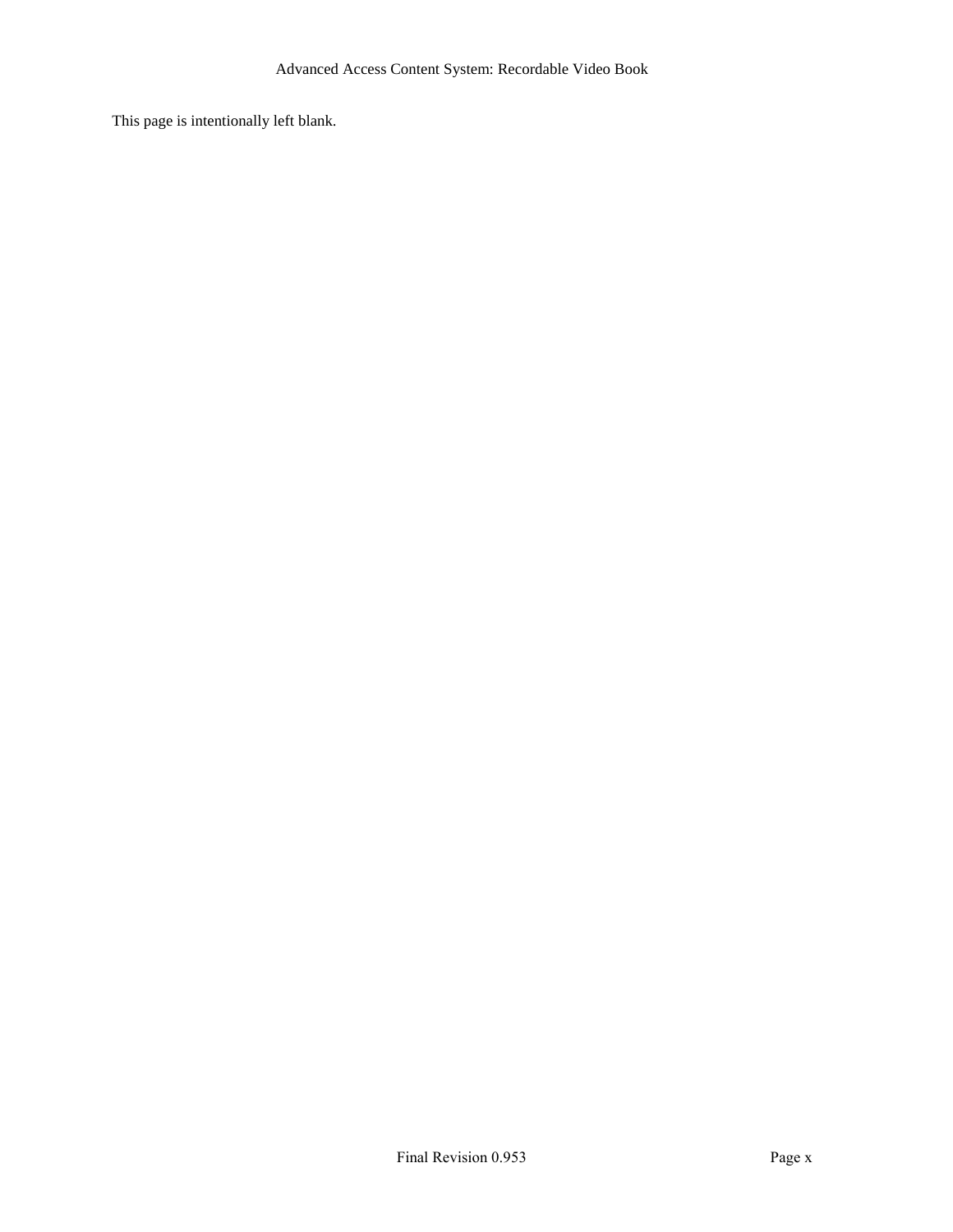## **Chapter 1 Introduction**

## <span id="page-10-1"></span><span id="page-10-0"></span>**1. Introduction**

### <span id="page-10-2"></span>**1.1 Purpose and Scope**

The Advanced Access Content System (AACS) specification defines an advanced, robust and renewable method for protecting entertainment content, including high-definition audiovisual content. The specification is organized into several "books". The *Introduction and Common Cryptographic Elements* book defines cryptographic procedures that are common among the various defined uses of the protection system. This document (the *Recordable Video Book*) specifies additional details for using the system to protect audiovisual content transferred to portable/removable recordable storage media such as optical discs.

The use of this specification and access to the intellectual property and cryptographic materials required to implement it will be the subject of a license. A license authority referred to as AACS LA LLC (hereafter referred to as AACS LA) is responsible for establishing and administering the content protection system based, in part, on this specification.

### <span id="page-10-3"></span>**1.2 Overview**

In addition to the general objectives described in the *Introduction and Common Cryptographic Elements* book of this specification, the use of AACS for protecting recordable video content was designed to meet the following specific criteria:

- Provide robust protection for the recording of high definition video content.
- Provide for extended and extensible usage (e.g. jukebox storage, pay for copy).
- Independent of physical storage format to the degree possible.
- Maintain and update the usage rules associated with content transferred to recordable media.

[Figure 1-1](#page-11-1) presents an informative overview of the system, as used for protecting high-definition video content on recordable media. Actual details and requirements of system operation are described in subsequent chapters.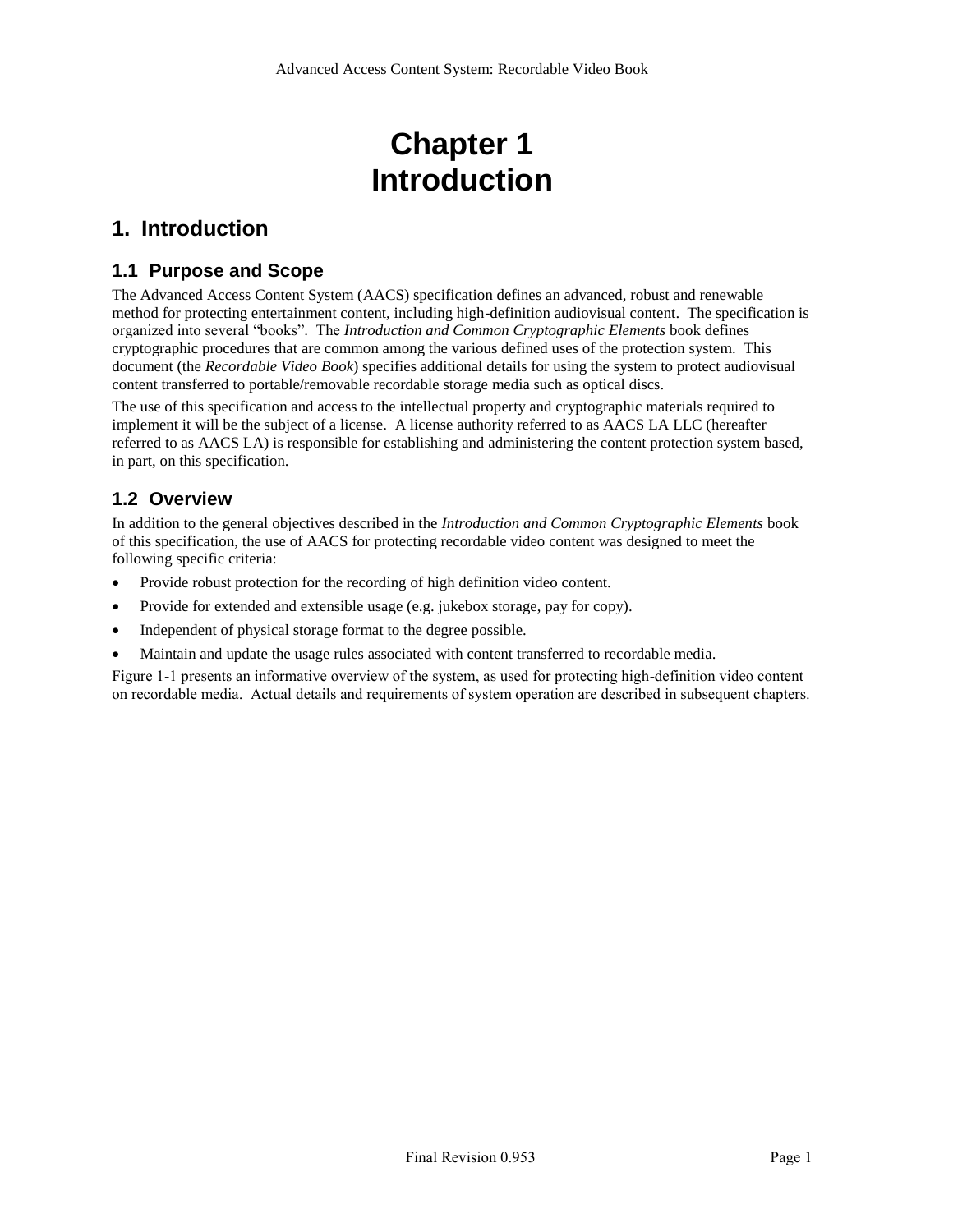

**Figure 1-1 – System Overview (Informative)**

<span id="page-11-1"></span>The AACS LA provides revocation data to the licensed storage media manufacturer and to the licensed manufacturers of recording devices/applications in the form of a Media Key Block (MKB). As described in the *Introduction and Common Cryptographic Elements* book of this specification, the MKB will enable all compliant players and recorders, each using its set of device keys, to calculate that secret key. The AACS LA provides the secret device keys to licensed manufacturers for inclusion in compliant Recorder devices/applications. Separate Device key sets are not required in a device which implements both playback and record capability and separate Device key sets are not required in a device which implements more than one Format. If a set of device keys is compromised in a way that threatens the integrity of the system, an updated MKB can be provided by the AACS LA that will cause a product with the compromised set of device keys to calculate a different key than is computed by the remaining compliant products. In this way, the compromised device keys are "revoked" by the new MKB

When an AACS recordable storage medium is placed in a compliant Recorder, the Recorder uses its device keys to process the MKB and calculate a secret key. The Recorder reads the Media ID and Binding Nonce from the media and derives a unique encryption key using the Usage Rules, Binding Nonce and secret key. The Recorder computes a Message Authentication Code (MAC) using the Title Key and the Media ID. The Recorder encrypts the content with a Title Key. The Title Key is then encrypted with the unique encryption key, effectively binding the content to the media. The encrypted content, Usage Rules, Message Authentication Code, and encrypted Title Key are recorded onto the storage medium. The Recorder may also update the MKB contained on the recordable storage medium based on a set of rules specified in a later chapter in this book.

### <span id="page-11-0"></span>**1.3 Organization of this Document**

This document is organized as follows:

- Chapter 1 provides an introduction and overview.
- Chapter 2 describes the components required to record and playback AACS recordable content.
- Chapter 3 describes procedures for the production (encryption) and off-line playback (decryption) of a protected recorded video Title.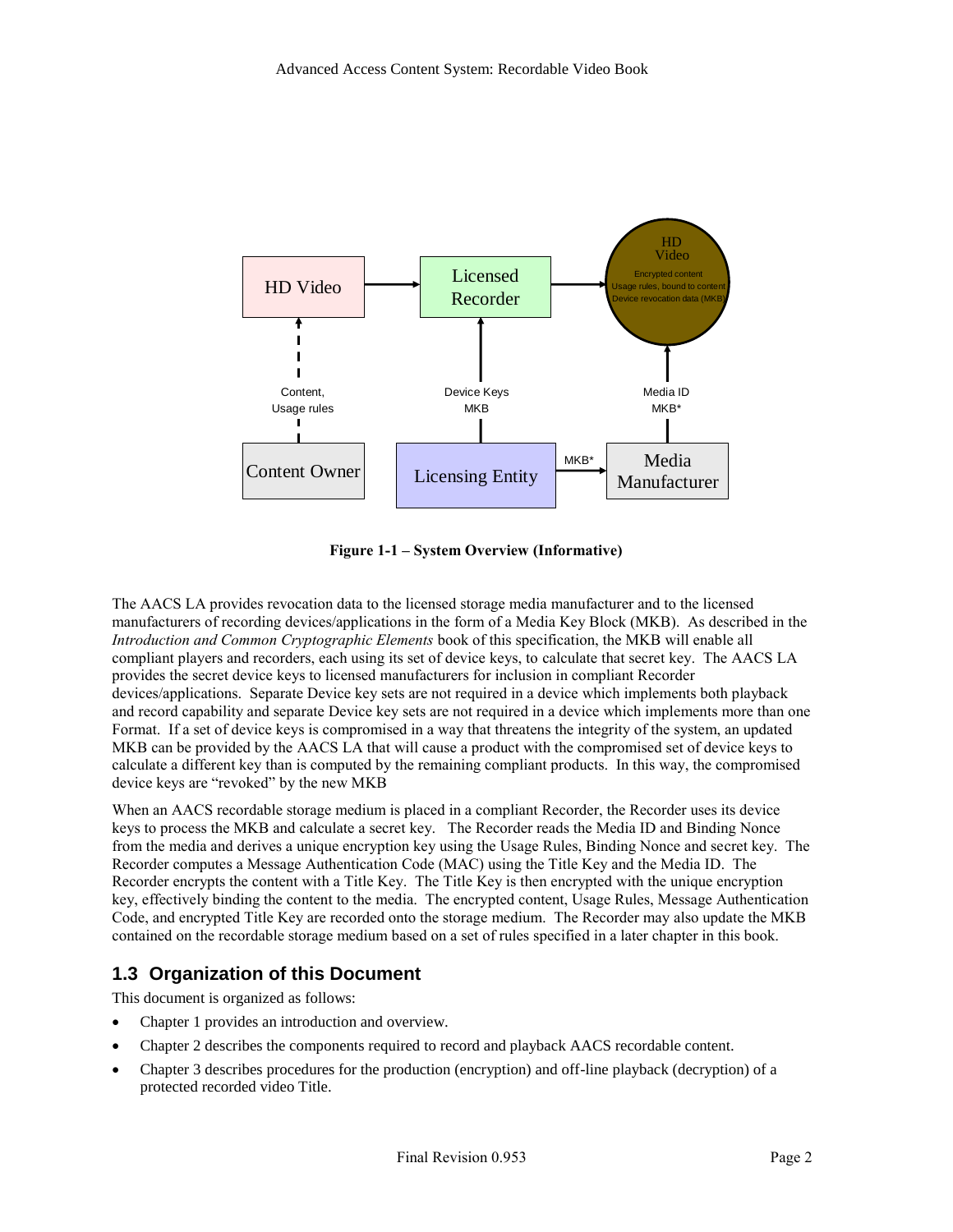### <span id="page-12-0"></span>**1.4 References**

This specification shall be used in conjunction with the following publications. When the publications are superseded by an approved revision, the revision shall apply.

AACS LA, *License agreement*

AACS LA, *Introduction and Common Cryptographic Elements, Revision X*

AACS LA, *Pre-recorded Video Book, Revision X*

[Insert Format Specific Specs, if applicable]

## <span id="page-12-1"></span>**1.5 Document History**

This document version 0.953 supersedes version 0.952 dated July 14, 2011 and contains NO SPECIFICATION CHANGES. Version 0.952 superseded version 0.951 dated September 28, 2009 and contained NO SPECIFICATION CHANGES.

Version 0.951 superseded version 0.95 dated May 21, 2009 and contained NO CHANGES since version 0.91, which superseded version 0.90 dated April 13, 2005. Version 0.91 contained editorial improvements since the 0.90 version, plus the following changes:

- Additional clarification on how to treat media such as write-once media.
- Additional clarification on how to verify the version numbers of Read/Write MKBs and Read-Only **MKBs**
- Binding method for usage rules has been changed from a MAC based binding to an XOR with the Title Key based binding.
- Additional clarification on relationship between Device Key Sets and devices that support playback and/or recording and devices that support more than one format.

#### <span id="page-12-2"></span>**1.6 Notation**

Except where specifically noted otherwise, this document uses the same notations and conventions for numerical values, operations, and bit/byte ordering as described in the *Introduction and Common Cryptographic Elements* book of this specification.

## <span id="page-12-3"></span>**1.7 Terminology**

Except where specifically noted otherwise, this document uses the terminology as described in the *Introduction and Common Cryptographic Elements* book of this specification. Additionally, the following terms are defined here:

Secure Move

Describes a process by which AACS Content can be securely moved between two Licensed Products, if authorized by the Usage and Compliance Rules.

## <span id="page-12-4"></span>**1.8 Abbreviations and Acronyms**

Except where specifically noted otherwise, this document uses the abbreviations and acronyms as described in the *Introduction and Common Cryptographic Elements* book of this specification.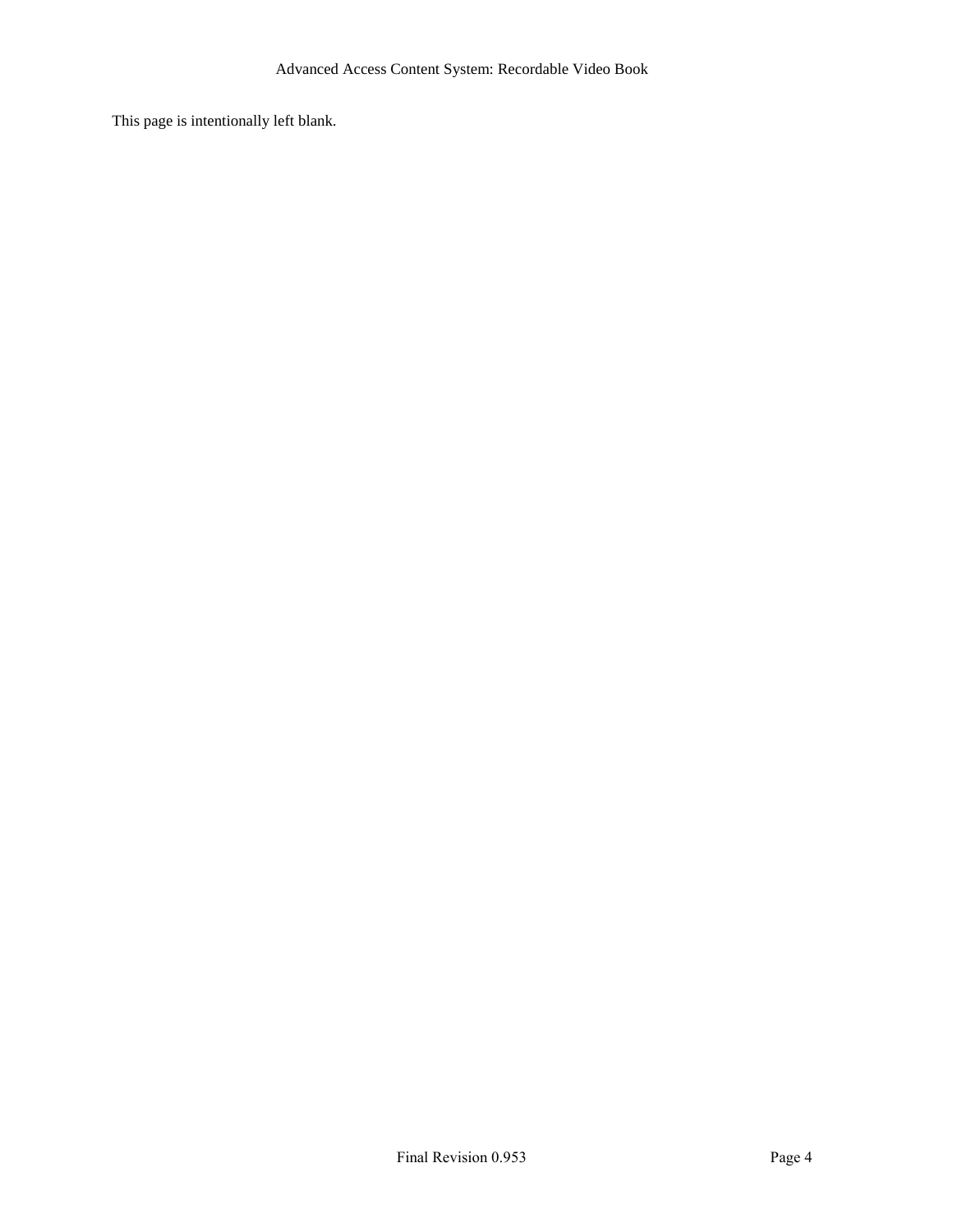## <span id="page-14-0"></span>**Chapter 2 Components of AACS Recordable Media**

## <span id="page-14-1"></span>**2. Introduction**

This chapter specifies the components and the general location constraints required for storage on AACS Recordable Media. The actual format and location of the components is described for each supported storage format elsewhere in this specification. [Figure 2-1](#page-14-3) provides a high-level view of the position of the necessary components as defined in the *Introduction and Common Cryptographic Elements* book. The storage medium is logically partitioned into read-only, read-write and protected portions. Data in the read-only part is persistent. It has the additional feature that this data can not be duplicated by consumer devices. The Protected Area in the storage media is both read and write accessible, but only by the drive. That is, it is not directly accessible to the end user. The read/write portion has both read and write capabilities and its access is not restricted.



**Figure 2-1 -- Location of Components on Recordable Media**

## <span id="page-14-3"></span><span id="page-14-2"></span>**2.1 Binding Nonce**

A recorder shall be capable of generating a statistically unique (e.g., random) 128 bit nonce to be associated with each file that will contain Encrypted Title Keys. This Binding Nonce shall be updated each time the associated Title Key File is being modified. Each time a Binding Nonce is updated, every Title Key contained in the associated Title Key File shall be re-encrypted. For media (such as write-once media) where an existing Binding Nonce can not be destroyed or overwritten, the Binding Nonce (and the corresponding Title Key File) shall be written exactly once. The Binding Nonce shall be stored in the Protected Area of the optical media to maintain cryptographic control over when and how it is updated. [Table 2-1](#page-15-2) shows the logical arrangement of the Binding Nonce. The Licensed Recorder reads and writes the Binding Nonce as described elsewhere in this specification depending on the format of the underlying media. In a system using a drive-host configuration (e.g., a PC), the Binding Nonce is accessed using a drive authentication protocol as described in the *Introduction and Common Cryptographic Elements* book of this specification.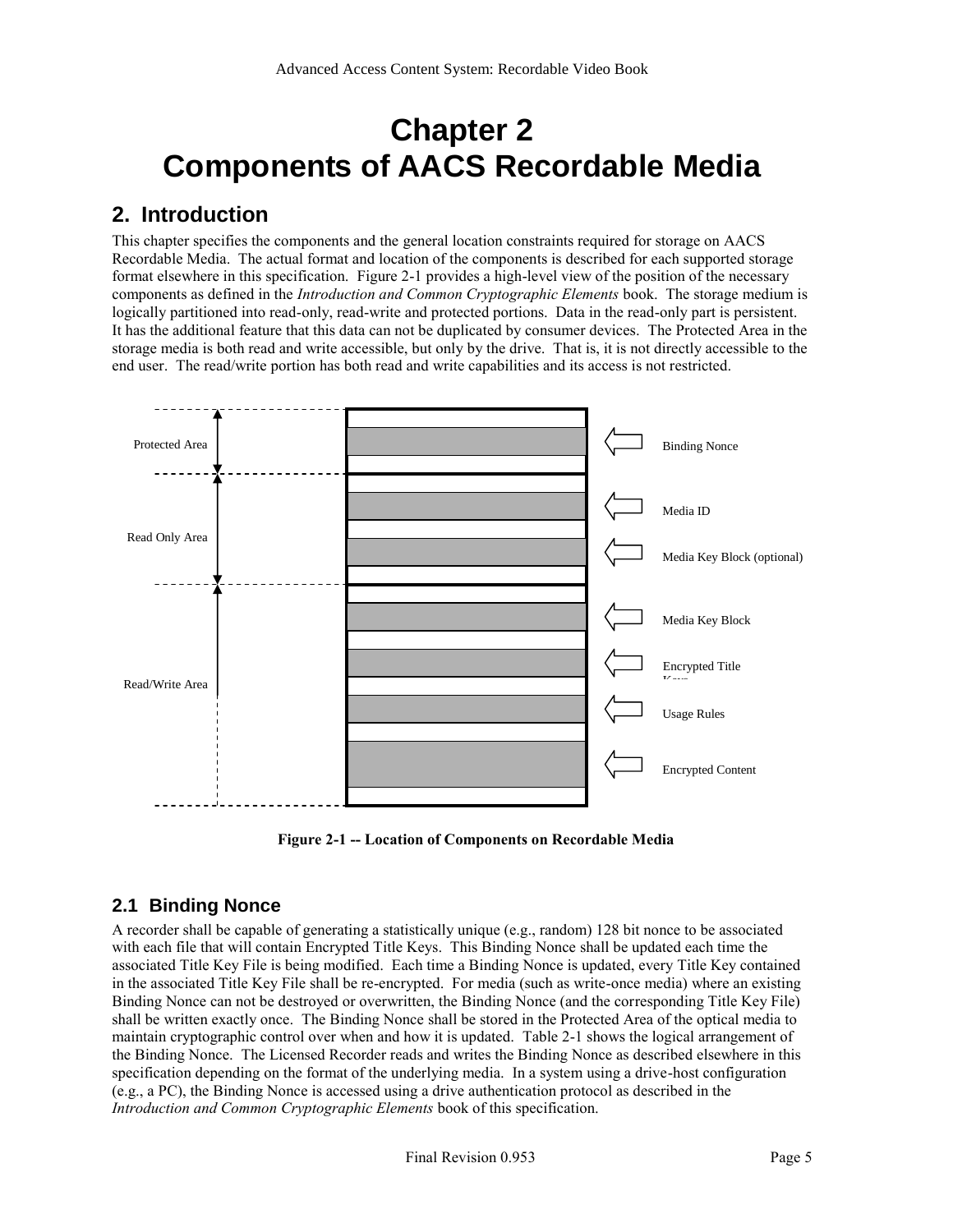**Table 2-1 – Binding Nonce**

<span id="page-15-2"></span>

| Bit<br><b>Byte</b> | $\mathbf{r}$ | O | $\overline{a}$<br>$\mathbf{z}$ | Δ<br>- | $\mathbf{r}$<br>$\sim$ | $\mathbf{\Omega}$ |  |  |
|--------------------|--------------|---|--------------------------------|--------|------------------------|-------------------|--|--|
|                    |              |   |                                |        |                        |                   |  |  |
|                    | $\cdots$     |   |                                |        |                        |                   |  |  |
| 15                 |              |   |                                |        |                        |                   |  |  |

### <span id="page-15-0"></span>**2.2 Media Identifier (Media ID)**

The licensed manufacturer of recordable media shall assign a unique 128 bit identifier to each piece of media. This identifier, referred to as the Media Identifier, is used as a safeguard against "bit-by-bit copying" of protected content, and is therefore stored on the recordable medium in a manner that cannot be altered, or duplicated by consumer recorders, as specified for each supported storage format elsewhere in this specification. [Table 2-2](#page-15-3) shows the logical arrangement of the Media ID. The Licensed Recorder reads the Media ID as described elsewhere in this specification depending on the format of the underlying media. In a system using a drive-host configuration (e.g., a PC), the Media Identifier is accessed using a drive authentication protocol as described in the *Introduction and Common Cryptographic Elements* book of this specification.

**Table 2-2 -- Media Identifier**

<span id="page-15-3"></span>

| <b>Bit</b><br><b>Byte</b>      | - | o | ت | $\sqrt{ }$ | $\sim$ | A |  |
|--------------------------------|---|---|---|------------|--------|---|--|
|                                |   |   |   |            |        |   |  |
| $\overline{\phantom{0}}$<br>ΠJ |   |   |   | $\cdots$   |        |   |  |

## <span id="page-15-1"></span>**2.3 Media Key Block (MKB)**

Recordable media have Read/Write Media Key Blocks. Some physical media formats also in addition contain a Read-Only MKB created at manufacturing time. The relevant AACS book specifies whether a given physical media type is required to have a Read-Only MKB. The books also give the file names of the Read/Write MKBs. In general, each individual Application has a different file for its Read/Write MKB and each Application shall store and use exactly one MKB on each Recordable media. All MKB's on Recordable media shall be Type 3 MKB's. Additional specifications pertaining to the layout of the MKB are provided in the *Introduction and Common Cryptographic Elements* book of this specification.

The Read-Only MKB is used only as a means for distributing updated MKB's. The Read/Write MKB is used to control access to the content stored on that media. For physical media formats that require a Read-Only MKB, all devices shall verify that the version number of the Read/Write MKB is greater than or equal to the version number of the Read-Only MKB during playback. Additionally, recorders shall verify the signature of the Read-Only MKB during the version comparison when performing a record step. If the version number of the Read/Write MKB is less than the version number of the Read-Only MKB, then the Read/Write MKB is invalid and the current activity (playback or recording) shall be aborted.

A recording device shall have at least 128K bytes storage for an internal MKB, and shall update the Read/Write MKB it finds on a recordable piece of media if it is out of date compared to the one in its storage. This update shall be performed each time a newer MKB is available as defined below. For media (such as write-once media) where an existing MKB can not be destroyed or overwritten, the Read/Write MKB shall be written exactly once. It is not required, however, to update the Read/Write MKB during playback or for applications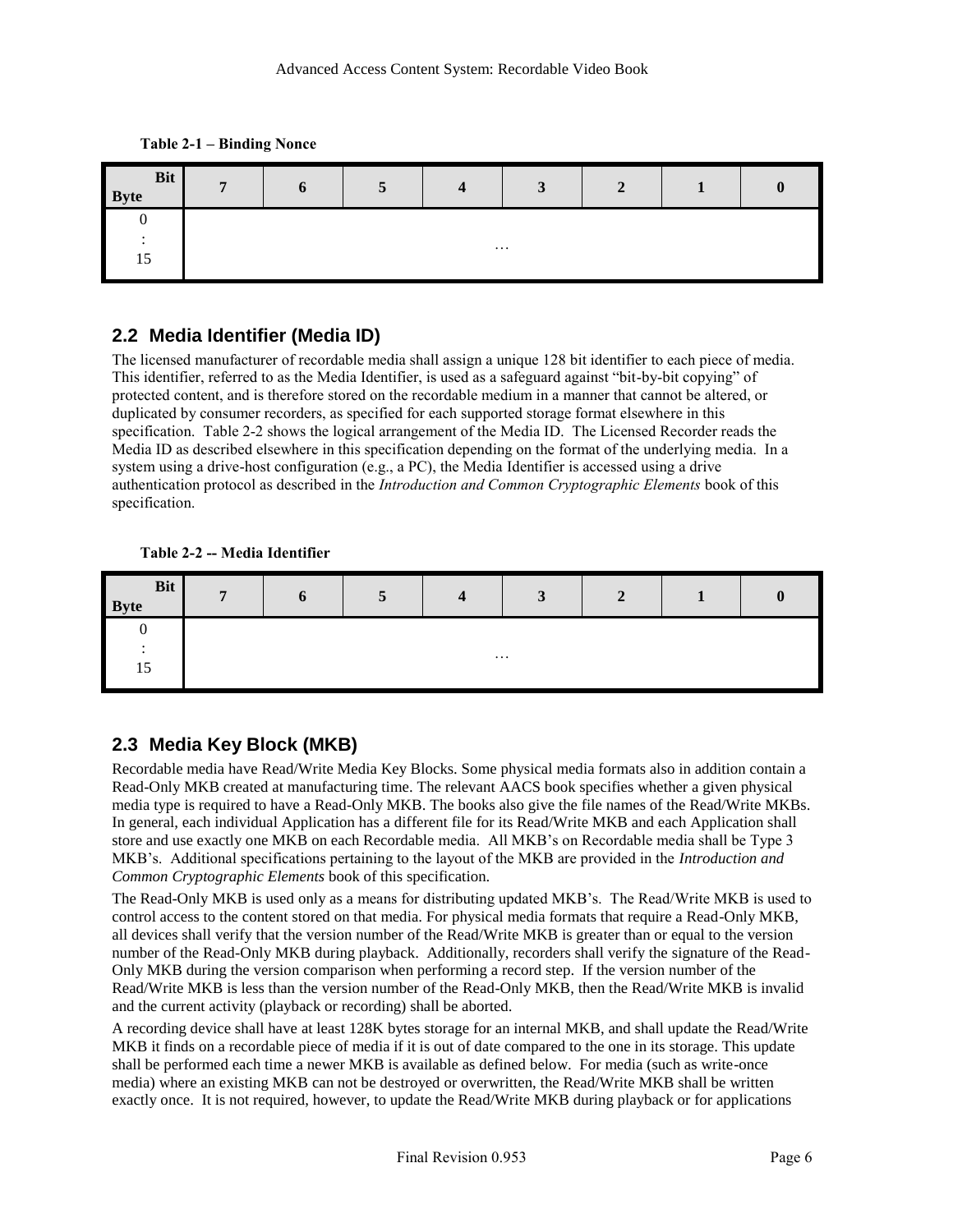the recording device does not support. In other words, it is only required to update an out-of-date MKB during the normal process of recording application data. If the device supports a physical format which does not have a Read-Only MKB, the device's internal MKB storage shall be read/write non-volatile storage. Otherwise, the internal storage may be read-only.

The recorder shall ensure that the MKB in the Read/Write area is the most up-to-date MKB amongst the following sources:

- 1. The current Read/Write MKB if it exists.
- 2. The recorder's internal stored MKB.
- 3. The Read-Only MKB on the media if it required by the physical format.
- 4. The MKB on the source media if performing an authorized copy
- 5. The MKB received from a Remote Server if participating in a network based transaction

In the case where the MKB version number is the same for all available MKB's, the MKB to be used is chosen in the priority order listed above.

A recording device with non-volatile storage shall update the MKB in its storage if it receives a MKB from any of the previously listed sources where the received MKB is more recent than the MKB currently stored, and is small enough to fit in the device's non-volatile storage. Since all supported AACS physical formats, both recordable and pre-recorded, use the same key scheme for Media Key Blocks, the recording device with nonvolatile storage shall update it regardless of the source of the MKB.

A device updating MKBs shall use the Version Number in the MKB to determine if it is more recent. To verify the integrity of the Version Number, it shall check the signature on both the new MKB and the existing MKB. If the signature is omitted or does not verify on the new MKB, the device shall not continue with the update. If the signature is omitted or does not verify on the existing Read/Write MKB on the media, it is the device's choice whether to write a new MKB. However, it shall not update any existing content on the media protected by the current (tampered) MKB, nor record any new content using that MKB. If a Read-Only MKB is corrupt, the media shall not be used for AACS recording.

A player-only device is not required to update Read/Write MKBs, nor to have a stored MKB for such a purpose.

### <span id="page-16-0"></span>**2.4 Encrypted Title Keys**

The keys used to encrypt individual Titles on the media are stored in Title Key Files located in the Read/Write area. Each Title Key File is associated with exactly one Binding Nonce located in the Protected Area. No Title Key File will contain Encrypted Title Keys from more than one application. If Title Keys for an application are stored in more than one Title Key File, then the application shall precisely define how all the Title Key files are to be found on the recordable media and the application shall precisely define whether or not each Title Key File is associated with a separate Binding Nonce or if all the Title Key Files for that application are associated with only one Binding Nonce. Each Title Key is encrypted and decrypted in Electronic Code Book (ECB) mode as described in the *Introduction and Common Cryptographic Elements* book of this specification. The complete format of each Title Key File is described elsewhere in this specification. Header information in each Title Key File shall be of a length that is a multiple of 128 bits. Each individual Title Key entry shall also be of a length that is a multiple of 128 bits.

Each Title Key contained in the Title Key File(s) for a particular application, shall be re-encrypted each time the associated Binding Nonce is updated and each time the MKB associated with that application is updated on the recordable media.

For media (such as write-once media) where an existing Title Key File can not be destroyed or overwritten, a recording device may insert additional Title Keys into the Title Key File when it first creates the Title Key File. The Title Keys may be used for encrypting/decrypting content subsequently written on the media. If the media does support destroying or overwriting the Title Key File, then a recording device shall use newly generated Title Key(s) when making new recordings and shall not use any previously generated Title Key existing on the media. The secure method to distinguish between write-once media and rewritable media is defined in the applicable adaptation book.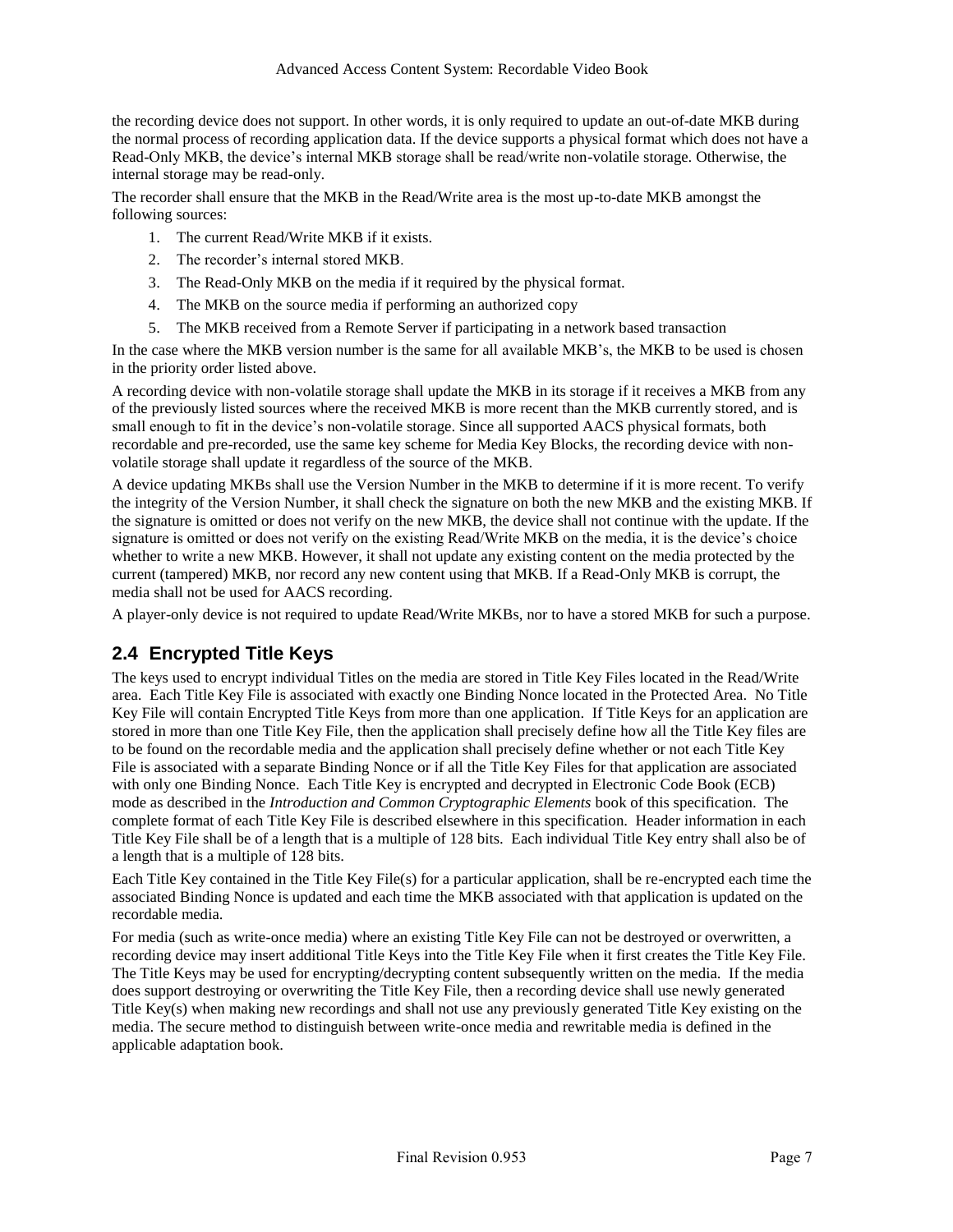### **2.4.1 Updating Encrypted Title Keys**

Although the process of updating all the Title Keys for an application usually takes a very small amount of time (much less than a second), it is a critical time. If the device were to fail during the re-encryption process, the user's content might be lost. To greatly reduce the risk of user loss, recording devices shall begin the reencryption process by renaming the old MKB to a temporary name before writing the new MKB. The temporary name for each MKB is defined in the particular AACS book that describes the application. When the device completes the re-encryption process, it shall delete the temporary MKB. If any recorder discovers a temporary MKB on a piece of media, it is an indication that the encrypted Title Keys might be corrupted. The device shall perform one of the following protocols to recover the corrupted encrypted Title Keys. Which protocol is chosen depends on where the encrypted Title Keys are stored in the particular application.

A device re-encrypting Title Keys as a normal result of updating a recordable MKB shall also use these same protocols. Once the temporary MKB has been made and the new MKB has been written, the encrypted Title Keys are temporarily in an out-of-sync state. These protocols shall be used to get them back in the correct state.

#### **2.4.1.1 Recovery Protocol When the Encrypted Title Keys are in a Separate File**

In this case, the original recording device shall rename the old encrypted Title Keys to a defined temporary name before beginning to write the new encrypted Title Key File. The recovery steps are:

- 1. Check to see if both a temporary MKB and a temporary encrypted Title Key File exists. **If** they both exist **then** go to step 2 **else** erase the remaining temporary file and exit.
- 2. **If** (the current MKB does not exist or is corrupt) **then** rename the temporary MKB and temporary encrypted Title Key File to the current files and exit.
- 3. Decrypt the Title Keys in the temporary Title Key File using the temporary MKB, and re-encrypt the Title Keys using the current MKB, writing the current Title Key File.
- 4. Delete the temporary MKB and the temporary Title Key File, modifying any nonce associated with the temporary encrypted Title Key File.

In some applications, encrypted Title Keys may be found in more than one file. In this case, the device shall run the protocol separately for each file, not deleting the temporary MKB until all Title Key Files have been processed.

#### **2.4.1.2 Recovery Protocol When the Encrypted Title Keys are in the Content File**

In the extreme case, each content file contains its own encrypted Title Key. In that case, it is not likely that there is a temporary version of the encrypted Title Keys. Where there is no temporary version defined for the encrypted Title Keys, the protocol is slightly different:

- 1. If there is no current MKB or it is corrupt, rename the temporary MKB to the current MKB and exit.
- 2. Loop through all the content files decrypting the Title Keys using the temporary MKB:
	- a. If the Title Key verifies (using a verification string built in to the encrypted Title Key data, or by some other application-specific method), re-encrypt the Title Key using the current MKB.
	- b. Loop to step 2.
- 3. Delete the temporary MKB.

### <span id="page-17-0"></span>**2.5 Usage Rules**

The Usage Rules describe the end user's rights to protected content as formulated by the content owner. These Usage Rules are bound to the content by incorporating them in the encryption/decryption process. The Usage Rules are recorded in the Read/Write portion of the storage medium. Both Binding Nonce and Usage Rule are used to calculate encrypted Title Key as described in Section [3.3.](#page-19-1) For media (such as write-once media) where an existing Usage Rules file can not be destroyed or overwritten, the Usage Rules file shall be written exactly once.

### <span id="page-17-1"></span>**2.6 Encrypted Content**

Encrypted content (content or data protected by AACS) is recorded in the Read/Write portion of the storage medium.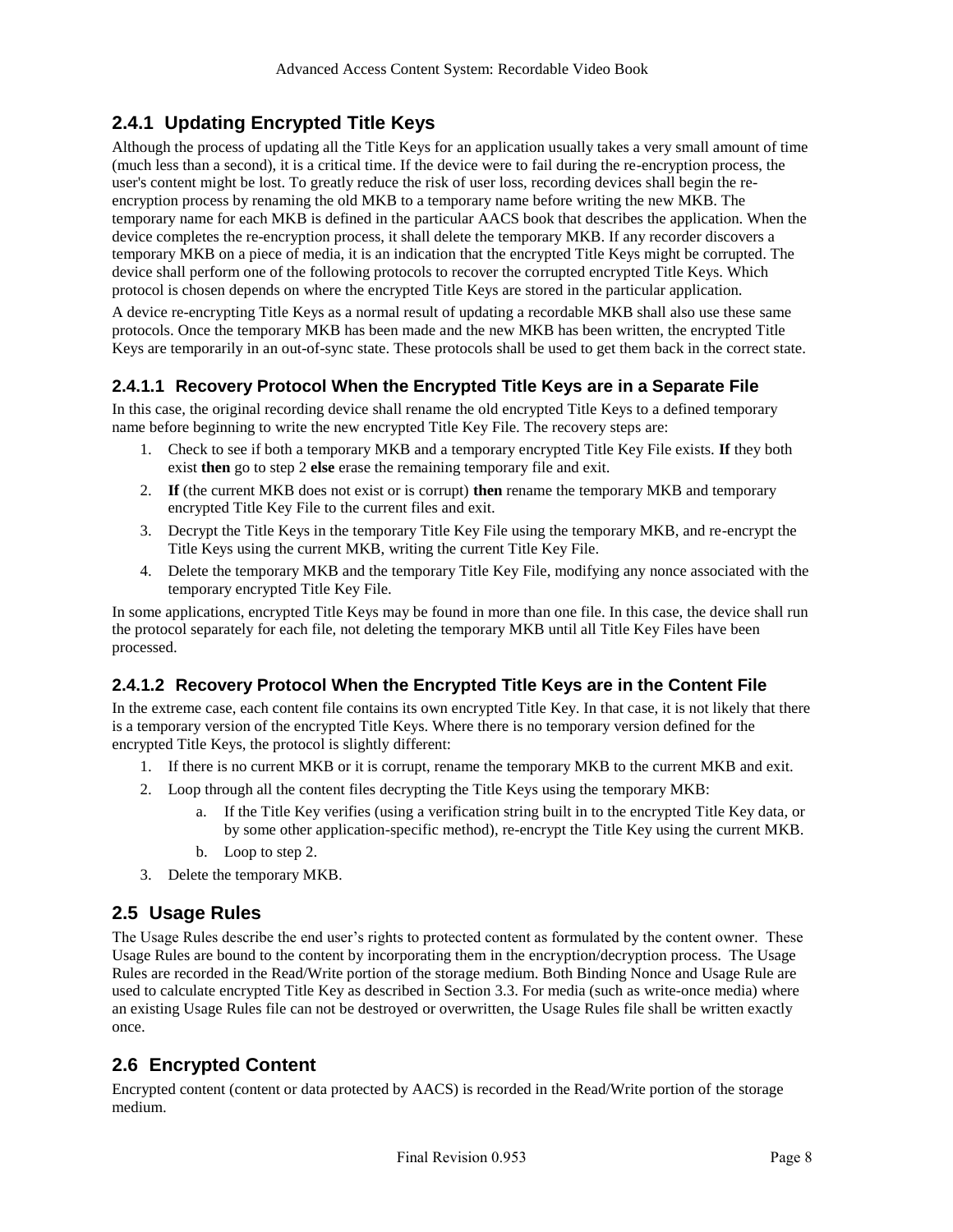## <span id="page-18-0"></span>**Chapter 3 Encryption and Decryption of Video Content**

## <span id="page-18-1"></span>**3. Introduction**

This chapter specifies the procedures for encryption and decryption of video content protected by AACS on recordable storage media where the Usage Rules have been bound to the Title Key. In general, content bound using this method will be content such as over the air "broadcast" content. The remainder of the chapter describes the procedures in detail.

## <span id="page-18-2"></span>**3.1 Content Encryption (General)**

Each recordable medium that contains encrypted content will contain an MKB in the Read/Write area. This MKB will enable all compliant devices, each using their set of secret Device Keys, to calculate the same Media Key as described in the *Introduction and Common Cryptographic Elements* book of this specification. . If a set of Device Keys is compromised in a way that threatens the integrity of the system, an updated MKB can be released that will cause a device with the compromised set of Device Keys to be unable to calculate the correct Media Key. In this way, the compromised Device Keys are "revoked" by the new MKB. When the first encrypted content is being recorded to a recordable medium, the recorder will place a new MKB in the Read/Write area using the rules defined earlier in this specification. During subsequent recordings, the MKB will be updated if a newer MKB version is available. When the MKB is updated, existing Title Keys shall be re-encrypted using the new Media Key that is computed from the new MKB.

For each protected Title, the Licensed Recorder calculates a cryptographic hash of the Media Key and the Binding Nonce, and uses the result to encrypt the Title's Title Key, after first XORing the Title Key with a hash of the Usage Rules. The encrypted content, Encrypted Title Key(s), Usage Rules and MKB are stored on the recordable medium as specified for each supported storage/content format elsewhere in this specification. [Figure 3-1](#page-18-3) presents an overview of this process.



<span id="page-18-3"></span>**Figure 3-1 – AACS Encryption and Decryption**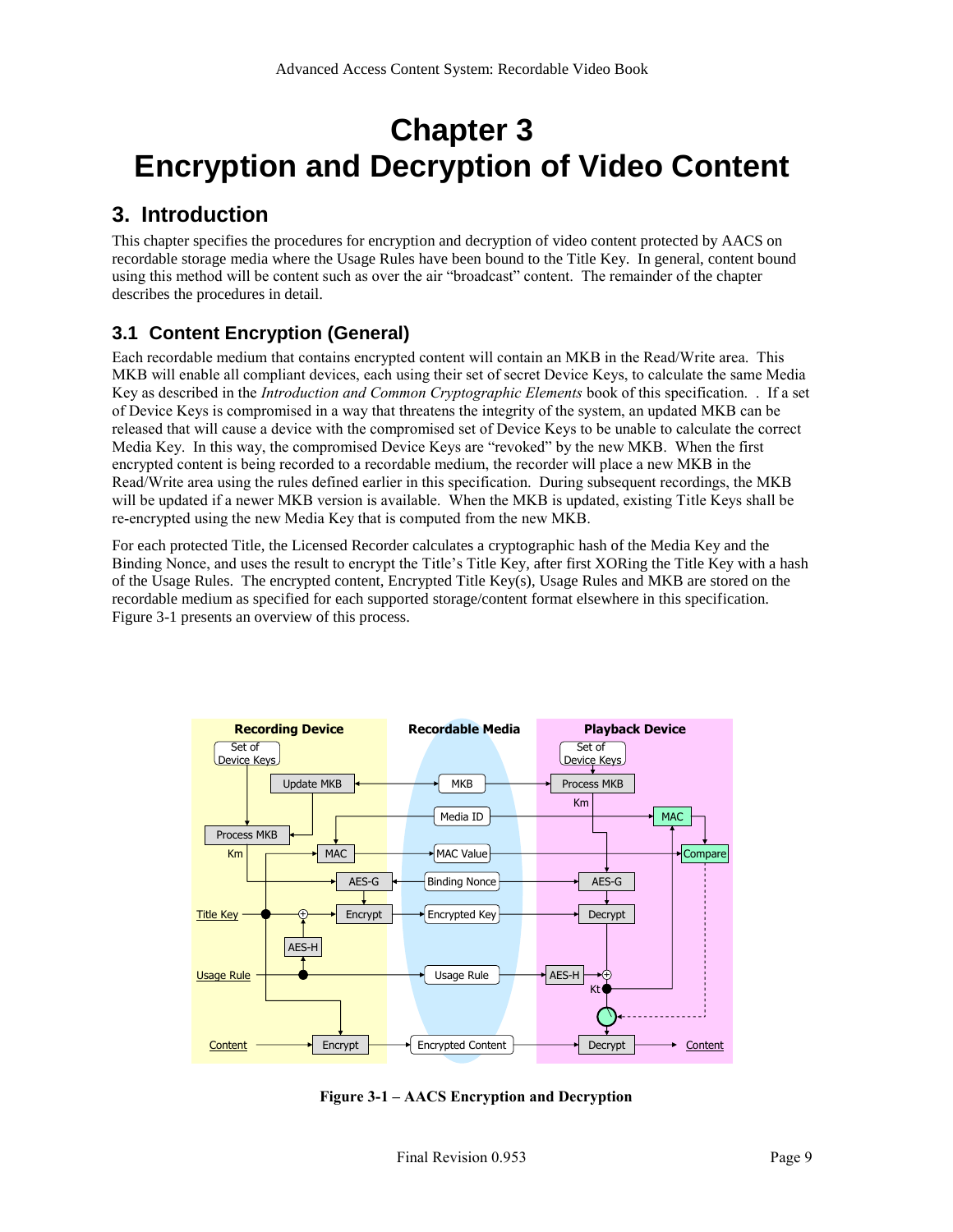### <span id="page-19-0"></span>**3.2 Calculating the Protected Area Key**

The Protected Area Key ( $K_{pa}$ ) is used to encrypt and decrypt individual Title Keys stored on recordable media. The Protected Area Key is calculated as follows:

1. Calculate the Media Key  $(K_m)$ :

The Licensed Recorder processes the Media Key Block to calculate the Media Key ( $K_m$ ) as described in the *Introduction and Common Cryptographic Elements* book of this specification.

2. Retrieve the Binding Nonce:

The Binding Nonce is stored in the Protected Area of the recordable media as specified in the format specific books of this specification. Note that in a system using a drive-host configuration (e.g., a PC), the Binding Nonce is accessed using a drive authentication protocol, as described elsewhere in this specification.

3. Calculate the Protected Area Key  $(K_{pa})$ :

 $K_{pa} = AES-G(K_{m}$  Binding Nonce)

where AES-G represents the AES-based one-way function defined in the *Introduction and Common Cryptographic Elements* book.

## <span id="page-19-1"></span>**3.3 AACS Encryption on Recordable Media**

The following steps detail the minimum procedures for encrypting AACS content on recordable media as illustrated in [Figure 3-1](#page-18-3) above.

1. Generate the Title Key

The Licensed Recorder generates a statistically unique 128-bit Title Key  $(K_t)$ .

2. Generate a Message Authentication Code of the Media ID using the Title Key

The Licensed Recorder uses the Title Key to generate a MAC of the Media ID to ensure that the correct Media ID is being used to bind the Title to the physical media. The MAC is computed as follows:

 $MAC_{id} = CMAC(K_t, ID_m)$ 

where CMAC represents a MAC function as defined in the *Introduction and Common Cryptographic Elements* book and where the MAC length shall be 128 bits.

3. Encrypt the content

The Title Key is used to encrypt the Content (C) as follows:

 $C_e = AES-128CBCE(K_t, C)$ 

where AES-128CBCE represents encryption by the AES algorithm in CBC mode as defined in the *Introduction and Common Cryptographic Elements* book.

4. Encrypt the Title Key(s)

The Title Key(s) is encrypted  $(K_{te})$  as follows:

 $K_{te}$  = AES-128E( $K_{pa}$ ,  $K_t \oplus$  AES-H(Usage Rules))

where AES-128E represents encryption by the AES algorithm in ECB mode as defined in the *Introduction and Common Cryptographic Elements* book and K<sub>pa</sub> as defined in Sectio[n 3.2.](#page-19-0)

5. Transfer the data

The Licensed Recorder transfers the encrypted Title Key(s)  $(K_{te})$ , MAC<sub>id</sub>, updated Usage Rules and the encrypted AACS content to the recordable media in the location and manner as specified for each supported format elsewhere in this specification.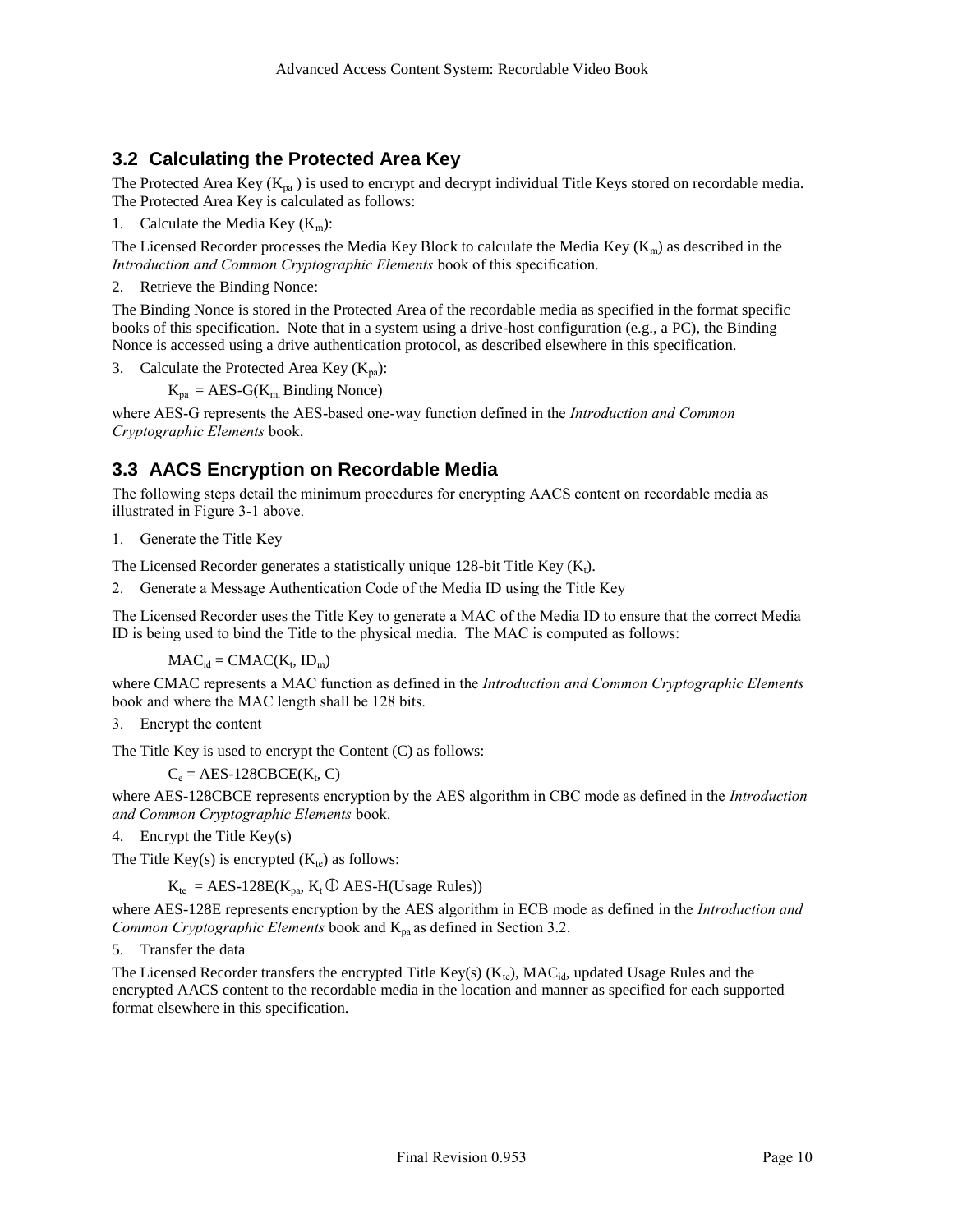### <span id="page-20-0"></span>**3.4 AACS Decryption on Recordable Media**

The following steps detail the minimum procedures for decrypting AACS content on recordable media as illustrated in [Figure 3-1](#page-18-3) above.

1. Decrypt the Title Key(s)

The Title Key(s) is decrypted  $(K_t)$  as follows:

 $K_t = AES-128D(K_{pa}, K_{te}) \bigoplus AES-H(Usage Rules)$ 

where AES-128D represents decryption by the AES algorithm in ECB mode as defined in the *Introduction and Common Cryptographic Elements* book and  $K_{pa}$  as defined in Sectio[n 3.2.](#page-19-0)

2. Verify a Message Authentication Code of the Media ID ( $MAC_{id}$ ) using the Title Key

The MAC of the Media ID as stored on the media is compared to the current MAC and playback is aborted if there is a mis-match

 $MAC_{id} == CMAC(K_t, ID_m)$ 

where CMAC represents a MAC function as defined in the *Introduction and Common Cryptographic Elements* book, MAC<sub>id</sub> represents the MAC of the Media ID using  $K_t$  that was retrieved from the storage media and where the MAC length shall be 128 bits.

3. Decrypt the Content:

The Title Key  $(K_t)$  is used to decrypt the encrypted Content  $(C_e)$ :

 $C = AES-128CBCD(K_t, C_e)$ 

where AES-128CBCD represents decryption by the AES algorithm in CBC mode as defined in the *Introduction and Common Cryptographic Elements* book.

Playback of AACS Content shall only be performed using the Title Keys and Media ID which are read from the media as defined in the applicable adaptation book. Except where otherwise provided for in these specifications, the values used to enable playback of AACS content (e.g. Title Keys and Media ID) shall be discarded upon removal of the instance of media from which they were retrieved. Any derived or intermediate cryptographic values shall also be discarded.

## <span id="page-20-1"></span>**3.5 Uses of the Binding Nonce**

#### <span id="page-20-2"></span>**3.5.1 Secure Move of AACS Content**

AACS protected content can be securely moved between two compliant products, if authorized by the Usage and Compliance Rules. This move is protected against a Replay attack on the source media by use of the Binding Nonce as defined in Section [2.1.](#page-14-2) The new Binding Nonce shall be committed to the Source medium prior to writing the moved Title Key(s) to the Sink medium. In a system using a drive-host configuration (e.g., a PC), the Binding Nonce is accessed using the Protocols for Reading and Writing the Protected Area Data as defined in Chapter 4 in the *Introduction and Common Cryptographic Elements* book.

The procedures for updating the Source medium during a Secure Move are as follows:

1. Decrypt Title Keys on Source medium

The Licensed Recorder calculates  $K_{pa}$  as defined in Sectio[n 3.2](#page-19-0) and decrypts each of the Title Keys ( $K_{tc}$ ) contained in the Title Key File that contains the Title Key to be moved.

 $K_t = AES-128D(K_{pa}, K_{te})$ 

where AES-128D represents decryption by the AES algorithm in ECB mode as defined in the *Introduction and Common Cryptographic Elements* book.

2. Delete "Moved" Title Keys from the Title Key File in working memory

The Licensed Recorder deletes the Title Key(s) that are being moved from the Title Key File as defined elsewhere in this specification.

3. Generate a new Binding Nonce